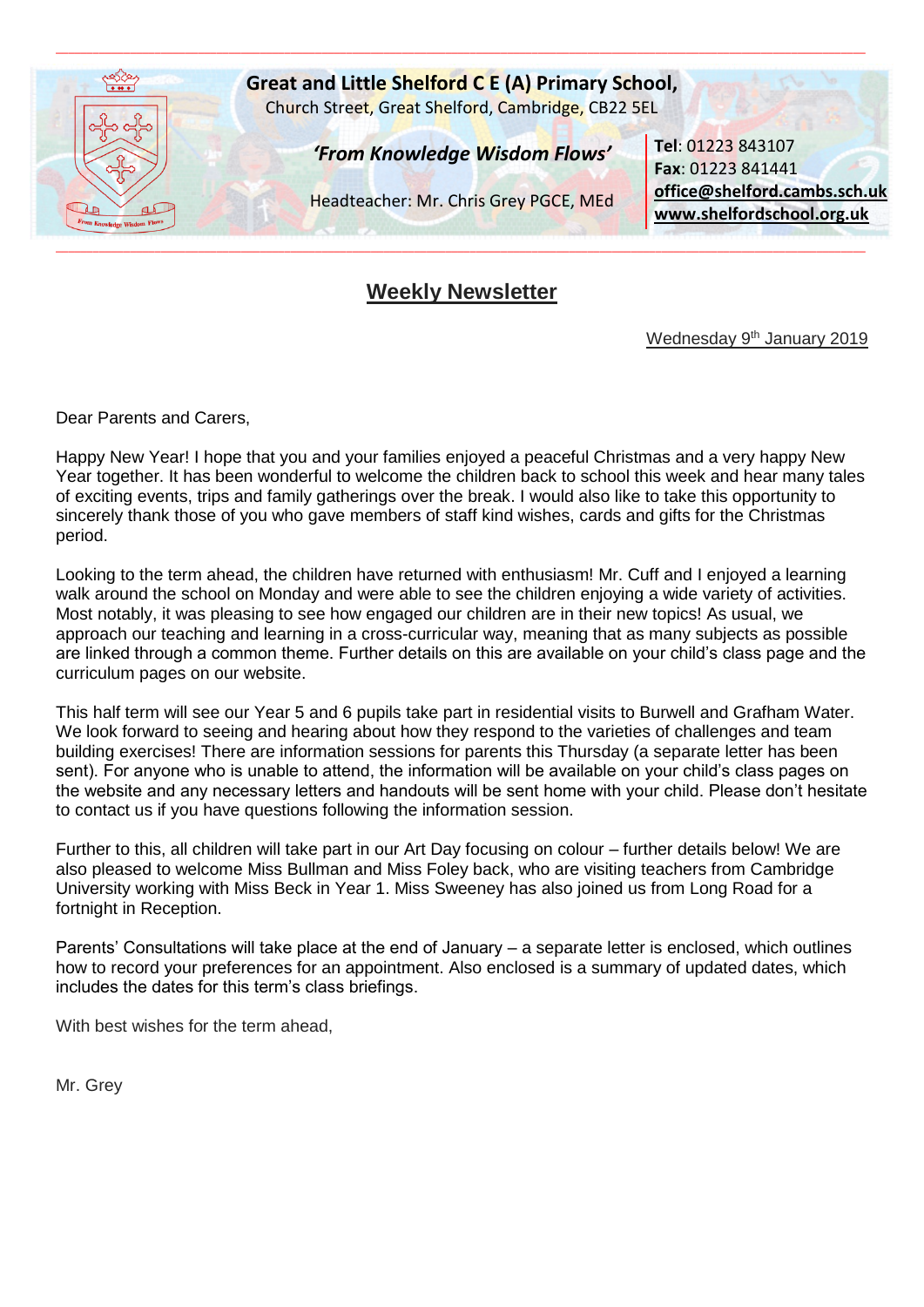## **Announcements**

## **Parent/Teacher consultations**

Letters regarding the spring Parent/Teacher consultation sessions should be coming home with your child (years 1 – 6) today. Please note that although the letter states that there will be no clubs on these days, Tournaments club (Tuesday) and Sports club (Thursday) will run as normal.

## **Art Day**

We are looking forward to our third annual Art Day which will take place on Thursday February 7th. This year, one of the activities will be a batik workshop for Years 3-6 led by local artist Sarah Hutchinson. We would be extremely grateful if any parents could assist with the batik, helping the children in small groups in the Think Tank to use the hot wax and inks with Sarah. We need volunteers for both Thursday 7th and Friday 8th of February as batik is quite a lengthy process. Years 6 and 3 will have their workshop on Thursday and Years 5 and 4 on Friday.

If you are able to offer any help, please could you let the office know.

Many thanks Rosamund Ashton

## **Samara's Aid Appeal**

This week we were intending to launch a project to fund and assemble 20 school bags to help children living in Syria to access education again after living through the horrors of war. Sadly and very suddenly, for reasons beyond anyone's control, restrictions against imported aid to Syria have been significantly tightened and we can no longer collect physical items to send for the time being. We hope these restrictions will be lifted in time and that we can work with Samara's Aid Appeal in the future to enable children in Syria to receive education again.

In this Thursday's assembly Mrs Caroe will be sharing a little about the work that Samara's Aid Appeal are doing in Syria to bring hope and healing to the people there. In addition our retiring collection from the Candlemas Service will be donated to their medical aid appeal to help keep their emergency hospital running as it provides desperately needed medical care to Syrian people. For more information please visit [samarasaidappeal.org](http://samarasaidappeal.org/)

## **Illness in school**

Please can we remind parents that if your child vomits or has diarrhoea they must be kept off school for 48 hours after the last episode (as recommended by the NHS and Department for Education). These rules are put in place to limit the spread of illness throughout the school (both for children and staff members). Thank you for your co-operation with this.

## **Lost items**

We have a number of lost items in the office (various watches and two silver rings amongst other things). If you think that we may have something that belongs to you, please speak to a member of the office team.

## **Class List**

The PTA would like to ensure that as many parents as possible are aware of 'Class List'. This is a great way to keep in touch with the other parents in your class and should help to ensure good communication between parents. Please get in touch with your class' PTA representatives for assistance.